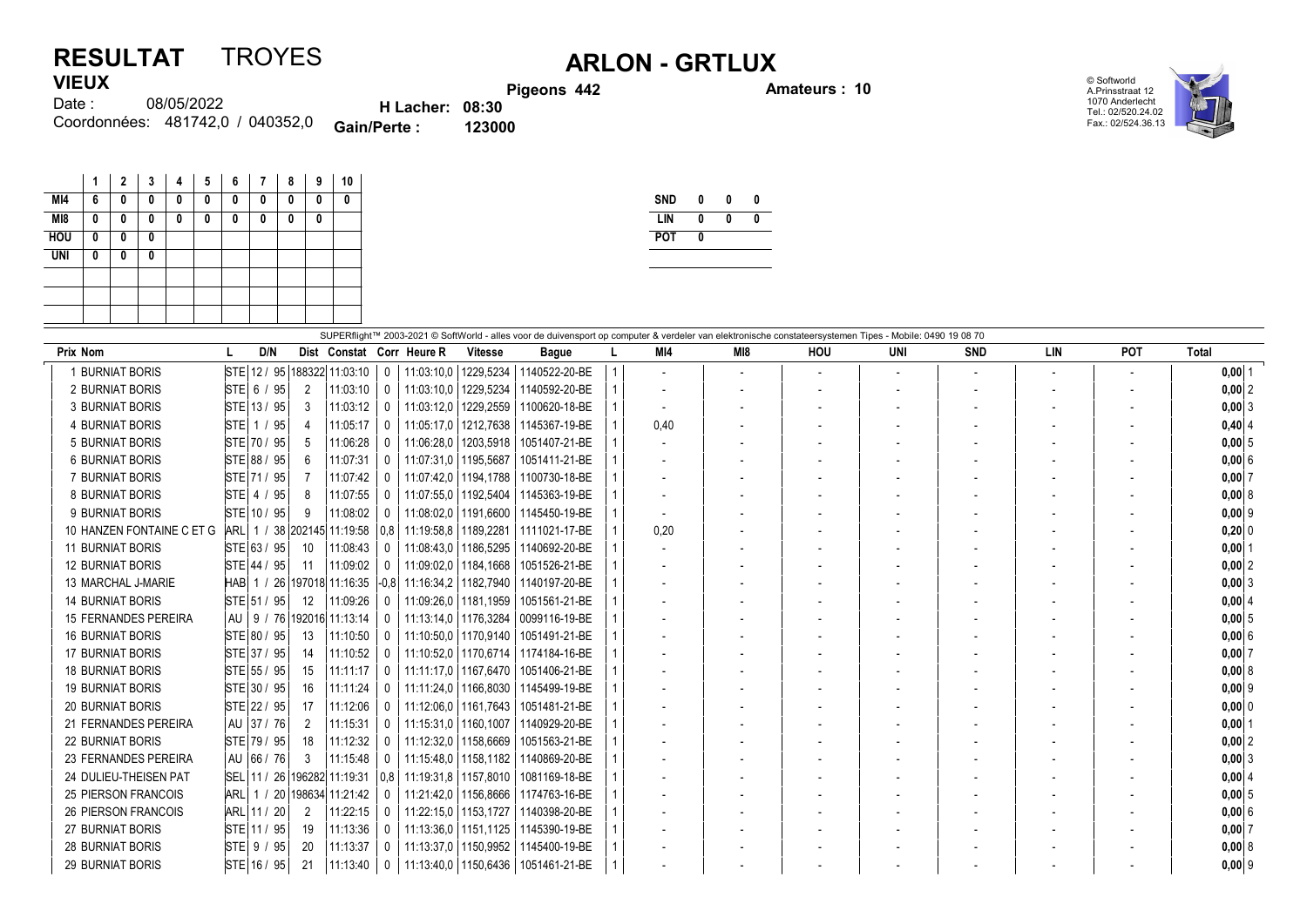| Prix Nom                  | D/N                              |                | Dist Constat Corr Heure R |                |                                         | <b>Vitesse</b>                          | Bague                                      |   | MI4 | MI8 | HOU | UNI | <b>SND</b> | LIN | POT | Total          |
|---------------------------|----------------------------------|----------------|---------------------------|----------------|-----------------------------------------|-----------------------------------------|--------------------------------------------|---|-----|-----|-----|-----|------------|-----|-----|----------------|
| <b>30 BURNIAT BORIS</b>   | STE 85 / 95                      | 22             | 11:13:56                  | $\overline{0}$ | 11:13:56.0   1148.7720                  |                                         | 1051458-21-BE                              |   |     |     |     |     |            |     |     | $0,00$ 0       |
| <b>31 BURNIAT BORIS</b>   | STE 5 / 95                       | 23             | 11:14:02                  | $\mathbf 0$    |                                         | 11:14:02.0   1148.0715                  | 1140545-20-BE                              |   |     |     |     |     |            |     |     | $0,00$ 1       |
| <b>32 BURNIAT BORIS</b>   | STE 15 / 95                      | -24            | 11:14:05                  | 0              |                                         | 11:14:05,0   1147,7218                  | 1145377-19-BE                              |   |     |     |     |     |            |     |     | $0,00$ 2       |
| <b>33 BURNIAT BORIS</b>   | STE 66 / 95                      | 25             | 11:14:15                  | $\mathbf 0$    | 11:14:15,0   1146,5571                  |                                         | 1140712-20-BE                              |   |     |     |     |     |            |     |     | 0,00 3         |
| 34 HANZEN FONTAINE C ET G | ARL 20 / 38                      | -2             | 11:26:27                  | 0,8            | 11:26:27,8   1145,5354                  |                                         | 1140042-20-BE                              |   |     |     |     |     |            |     |     | $0,00$ 4       |
| 35 PIERSON FRANCOIS       | ARL 17 / 20                      | 3              | 11:23:49                  | 0              | 11:23:49,0 1142,7788                    |                                         | 1140400-20-BE                              |   |     |     |     |     |            |     |     | $0,00 \, \, 5$ |
| 36 DULIEU-THEISEN PAT     | SEL 15 / 26                      | $\overline{2}$ | 11:21:50                  | 0.8            | 11:21:50,8   1142,1927                  |                                         | 1140341-20-BE                              |   |     |     |     |     |            |     |     | $0,00 \, 6$    |
| <b>37 MULLER MICHEL</b>   | FA   5 / 14 210178 11:34:14      |                |                           | 0              | 11:34:14.0   1140.8250                  |                                         | 1145040-19-BE                              |   |     |     |     |     |            |     |     | 0,00 7         |
| <b>38 BURNIAT BORIS</b>   | STE 65 / 95                      | 26             | 11:15:25                  | 0              |                                         | 11:15:25,0   1138,4706                  | 1140713-20-BE                              |   |     |     |     |     |            |     |     | 0,00 8         |
| 39 BURNIAT BORIS          | STE 31 / 95                      | -27            | 11:15:26                  | 0              |                                         | 11:15:26.0   1138.3558                  | 1140711-20-BE                              |   |     |     |     |     |            |     |     | $0,00$ 9       |
| <b>40 BURNIAT BORIS</b>   | STE 2 / 95                       | 28             | 11:15:36                  | 0              |                                         | 11:15:36.0 1137.2103                    | 1145449-19-BE                              |   |     |     |     |     |            |     |     | 0,00 0         |
| 41 HANZEN FONTAINE C ET G | ARL 23 / 38                      | -3             |                           |                | 11:27:48   0,8   11:27:48,8   1136,8383 |                                         | 1051219-21-BE                              |   |     |     |     |     |            |     |     | $0,00$ 1       |
| <b>42 BURNIAT BORIS</b>   | STE 18 / 95                      | -29            | 11:15:41                  | 0              | 11:15:41,0   1136,6382                  |                                         | 1140680-20-BE                              |   |     |     |     |     |            |     |     | 0,002          |
| <b>43 BURNIAT BORIS</b>   | STE 41 / 95                      | 30             | 11:15:42                  | 0              | 11:15:42,0   1136,5238                  |                                         | 1140780-20-BE                              |   |     |     |     |     |            |     |     | $0,00$ 3       |
| <b>44 BURNIAT BORIS</b>   | STE 21 / 95                      | -31            | 11:15:42                  | 0              | 11:15:42,0   1136,5238                  |                                         | 1140594-20-BE                              |   |     |     |     |     |            |     |     | 0,00 4         |
| <b>45 BURNIAT BORIS</b>   | STE 38 / 95                      | -32            | 11:15:47                  | 0              | 11:15:47,0   1135,9527                  |                                         | 1140688-20-BE                              |   |     |     |     |     |            |     |     | $0,00$ 5       |
| <b>46 BURNIAT BORIS</b>   | STE 14 / 95                      | -33            | 11:15:49                  | 0              | 11:15:49,0   1135,7243                  |                                         | 1140670-20-BE                              |   |     |     |     |     |            |     |     | $0,00 \, 6$    |
| 47 DULIEU-THEISEN PAT     | SEL 2 / 26                       | -3             |                           |                | 11:22:49   0,8   11:22:49,8   1135,6941 |                                         | 1141068-19-BE                              |   |     |     |     |     |            |     |     | $0,00$ 7       |
| <b>48 BURNIAT BORIS</b>   | STE 78 / 95                      | -34            | 11:15:51                  | 0              |                                         | 11:15:51.0   1135.4959                  | 1051422-21-BE                              |   |     |     |     |     |            |     |     | 0,00 8         |
| 49 HANZEN FONTAINE C ET G | ARL 4 / 38                       | 4              |                           |                |                                         | 11:28:01   0,8   11:28:01,8   1135,4547 | 1100070-18-BE                              |   |     |     |     |     |            |     |     | $0,00$ 9       |
| 50 MEYER-ROUSSEL J-M      | MU   10 / 47   185785   11:13:44 |                |                           | 0              | 11:13:44.0   1134.6804                  |                                         | 1050494-21-BE                              |   |     |     |     |     |            |     |     | 0,00 0         |
| 51 MEYER-ROUSSEL J-M      | MU 9 / 47                        | 2              | 11:13:45                  | 0              |                                         | 11:13:45.0   1134.5649                  | 2117272-20-BE                              |   |     |     |     |     |            |     |     | $0,00$ 1       |
| 52 MARCHAL J-MARIE        | HAB 24 / 26                      | -2             |                           |                | 11:24:16 -0,8 11:24:15,2 1130,6413      |                                         | 1051867-21-BE                              |   |     |     |     |     |            |     |     | 0,002          |
| 53 BURNIAT BORIS          | STE 54 / 95                      | 35             | 11:16:42                  | 0              | 11:16:42,0 1129,7061                    |                                         | 1051602-21-BE                              |   |     |     |     |     |            |     |     | $0,00$ 3       |
| 54 MEYER-ROUSSEL J-M      | MU   1 / 47                      | 3              | 11:14:28                  | 0              | 11:14:28,0   1129,6210                  |                                         | 1024953-19-BE                              |   |     |     |     |     |            |     |     | 0,00 4         |
| 55 MEYER-ROUSSEL J-M      | MU   17 / 47                     | 4              | 11:14:52                  | 0              | 11:14:52.0   1126.8803                  |                                         | 1051035-21-BE                              |   |     |     |     |     |            |     |     | 0,005          |
| 56 BURNIAT BORIS          | STE 48 / 95                      | 36             | 11:17:38                  | 0              | 11:17:38,0 1123,4162                    |                                         | 1165788-17-BE                              |   |     |     |     |     |            |     |     | 0,00 6         |
| 57 BURNIAT BORIS          | STE 45 / 95                      | -37            | 11:17:43                  | 0              |                                         | 11:17:43,0   1122,8580                  | 1140617-20-BE                              |   |     |     |     |     |            |     |     | 0,00 7         |
| 58 MARCHAL J-MARIE        | HAB 12 / 26                      | -3             | 11:25:30                  |                | -0,8 11:25:29,2 1122,6950               |                                         | 1174592-16-BE                              |   |     |     |     |     |            |     |     | 0,00 8         |
| 59 BURNIAT BORIS          | STE 64 / 95                      | -38            | 11:17:46                  | 0              |                                         | 11:17:46,0   1122,5233                  | 1145403-19-BE                              |   |     |     |     |     |            |     |     | $0,00$ 9       |
| 60 PIERSON FRANCOIS       | ARL 18 / 20                      | 4              | 11:27:06                  | 0              | 11:27:06,0   1121,5923                  |                                         | 1145787-19-BE                              |   |     |     |     |     |            |     |     | $0,00$ 0       |
| 61 MARCHAL J-MARIE        | HAB 3 / 26                       |                | 11:26:15                  |                | -0,8 11:26:14,2 1117,9172               |                                         | 1145540-19-BE                              |   |     |     |     |     |            |     |     | $0,00$   1     |
| 62 MARCHAL J-MARIE        | HAB 21 / 26                      |                | 11:26:22                  |                | $-0.8$ 11:26:21,2 1117,1777             |                                         | 1051851-21-BE                              |   |     |     |     |     |            |     |     | 0,002          |
| 63 HANZEN FONTAINE C ET G | ARL 18 / 38                      |                |                           |                | 11:31:29   0,8   11:31:29,8   1113,7670 |                                         | 1034714-20-BE                              |   |     |     |     |     |            |     |     | $0,00$ 3       |
| 64 MARCHAL J-MARIE        | HAB 7 / 26                       | -6             | 11:27:17                  |                | $-0.8$ 11:27:16.2 1111.4007             |                                         | 1145521-19-BE                              |   |     |     |     |     |            |     |     | $0,00$ 4       |
| 65 BURNIAT BORIS          | STE 23 / 95                      | -39            | 11:19:41                  | 0              | 11:19:41,0   1109,8438                  |                                         | 1165607-17-BE                              |   |     |     |     |     |            |     |     | $0,00$ 5       |
| <b>66 BURNIAT BORIS</b>   | STE 19 / 95                      | -40            | 11:19:45                  | 0              |                                         | 11:19:45.0   1109.4080                  | 1145321-19-BE                              |   |     |     |     |     |            |     |     | 0,00 6         |
| <b>67 BURNIAT BORIS</b>   | STE 95 / 95                      | -41            | 11:19:51                  | 0              |                                         | 11:19:51,0   1108,7548                  | 1051484-21-BE                              |   |     |     |     |     |            |     |     | $0,00$ 7       |
| <b>68 BURNIAT BORIS</b>   | STE 69/95                        | 42             | 11:19:56                  |                |                                         |                                         | 0   11:19:56,0  1108,2111   1100811-18-BE  | 1 |     |     |     |     |            |     |     | 0,00   8       |
| <b>69 BURNIAT BORIS</b>   | STE 93 / 95                      | -43            | 11:19:57                  |                |                                         |                                         | 0   11:19:57,0   1108,1024   1051544-21-BE | 1 |     |     |     |     |            |     |     | 0,00   9       |
| 70 MARCHAL J-MARIE        | HAB 19 / 26                      | $\overline{7}$ |                           |                |                                         |                                         | 1051864-21-BE                              |   |     |     |     |     |            |     |     | $0,00$ 0       |
| 71 GEORGES PASCAL         | BAS 3 / 75 221000 11:49:32       |                |                           | $\mathbf 0$    |                                         |                                         | 11:49:32,0   1107,5845   1142890-20-BE     |   |     |     |     |     |            |     |     | $0,00$ 1       |
| 72 MARCHAL J-MARIE        | $HAB$ 6 / 26                     | -8             |                           |                |                                         | 11:27:57 -0,8 11:27:56,2 1107,2367      | 1140161-20-BE                              |   |     |     |     |     |            |     |     | $0,00$ 2       |
| <b>73 BURNIAT BORIS</b>   | STE 49/95                        | -44            | 11:20:08                  | $\mathbf 0$    |                                         | 11:20:08,0   1106,9083                  | 1051418-21-BE                              |   |     |     |     |     |            |     |     | $0,00$ 3       |
| 74 MEYER-ROUSSEL J-M      | MU   19 / 47                     | -5             | $11:17:54$ 0              |                |                                         | 11:17:54,0   1106,5217                  | 1081330-18-BE                              |   |     |     |     |     |            |     |     | $0,00$ 4       |
| 75 MEYER-ROUSSEL J-M      | MU   8 / 47                      | 6              | 11:17:55                  | $\overline{0}$ |                                         |                                         | 11:17:55,0   1106,4120   1100891-18-BE     |   |     |     |     |     |            |     |     | $0,00$ 5       |